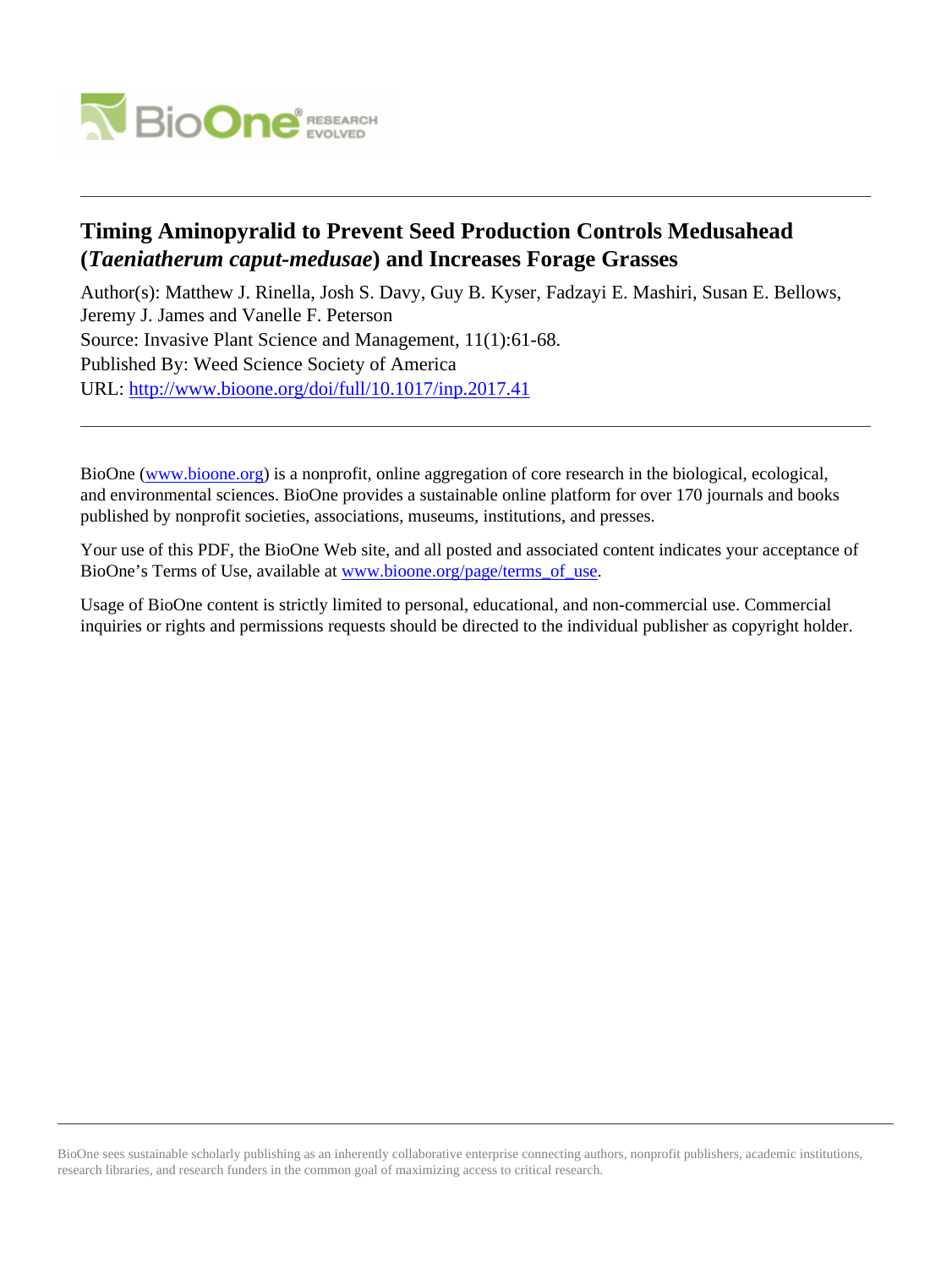# Invasive Plant Science and Management

cambridge.org/inp

# Research and Education

Cite this article: Rinella MJ, Davy JS, Kyser GB, Mashiri FE, Bellows SE, James JJ, Peterson VF (2018) Timing Aminopyralid to Prevent Seed Production Controls Medusahead (Taeniatherum caput-medusae) and Increases Forage Grasses. Invasive Plant Sci Manag 11:61–68. doi: 10.1017/inp.2017.41

Received: 11 September 2017 Accepted: 7 December 2017

Associate Editor: Stephen F. Enloe, University of Florida

# Key words:

California annual grasslands; exotic plant; forage production; rangelands; winter annual grass

#### Author for correspondence:

Matthew J. Rinella, United States Department of Agriculture–Agricultural Research Service, Fort Keogh Livestock and Range Research Laboratory, Miles City, MT 59301. (Email: [matt.](mailto:matt.rinella@ars.usda.gov) [rinella@ars.usda.gov\)](mailto:matt.rinella@ars.usda.gov)

© Weed Science Society of America, 2018.



# Timing Aminopyralid to Prevent Seed Production Controls Medusahead (Taeniatherum caput-medusae) and Increases Forage Grasses

# Matthew J. Rinella<sup>1</sup>, Josh S. Davy<sup>2</sup>, Guy B. Kyser<sup>3</sup>, Fadzayi E. Mashiri<sup>4</sup>, Susan E. Bellows<sup>5</sup>, Jeremy J. James<sup>6</sup> and Vanelle F. Peterson<sup>7</sup>

<sup>1</sup>Rangeland Resource Management Specialist, United States Department of Agriculture-Agricultural Research Service, Fort Keogh Livestock and Range Research Laboratory, Miles City, MT, USA, <sup>2</sup>Livestock and Range Advisor, University of California Cooperative Extension, Red Bluff, CA, USA, <sup>3</sup>Weed Specialist, University of California-Davis, Davis, CA, USA, <sup>4</sup>Livestock and Natural Resources Advisor, University of California Cooperative Extension, Mariposa, CA, USA, <sup>5</sup>Rangeland Technician, United States Department of Agriculture–Agricultural Research Service, Fort Keogh Livestock and Range Research Laboratory, Miles City, MT, USA, <sup>6</sup>Director, UC Sierra Foothill Research and Extension Center, Browns Valley, CA, USA and <sup>7</sup>Senior Research Biologist (retired), Dow AgroSciences LLC, Fort Collins CO, USA

# Abstract

Exotic annual grasses such as medusahead [Taeniatherum caput-medusae (L.) Nevski] and downy brome (Bromus tectorum L.) dominate millions of hectares of grasslands in the western United States. Applying picloram, aminopyralid, and other growth regulator herbicides at late growth stages reduces seed production of most exotic annual grasses. In this study, we applied aminopyralid to T. caput-medusae to determine how reducing seed production in the current growing season influenced cover in the subsequent growing season. At eight annual grassland sites, we applied aminopyralid at 55, 123, and 245 g ae ha<sup> $-1$ </sup> in spring just before T. caput-medusae heading. The two higher rates were also applied pre-emergence (PRE) in fall to allow comparisons with this previously tested timing. When applied in spring during the roughly 10-d period between the flag leaf and inflorescence first becoming visible, just 55 g ae ha−<sup>1</sup> of aminopyralid greatly limited seed production and subsequently reduced T. caput-medusae cover to nearly zero. Fall aminopyralid applications were less effective against *T. caput-medusae*, even at a rate of 245 g ae ha<sup>-1</sup>. The growing season of application, fall treatments, but not spring treatments, sometimes reduced cover of desirable winter annual forage grasses. The growing season after application, both spring and fall treatments tended to increase forage grasses, though spring treatments generally caused larger increases. Compared with other herbicide treatment options, preheading aminopyralid treatments are a relatively inexpensive, effective approach for controlling T. caput-medusae and increasing forage production.

# Introduction

Exotic winter annual grasses, such as medusahead [Taeniatherum caput-medusae (L.) Nevski] and downy brome (Bromus tectorum L.) are negatively impacting millions of hectares of U.S. grasslands (Davies and Svejcar [2008;](#page-7-0) DiTomaso [2000;](#page-7-0) Nafus and Davies [2014;](#page-8-0) Sperry et al. [2006\)](#page-8-0). Herbicides are sometimes used alone (Shinn and Thill [2002;](#page-8-0) Ward and Mervosh [2012\)](#page-8-0) or combined with seeding (Morris et al. [2009;](#page-8-0) Owen et al. [2011](#page-8-0); Whitson and Koch [1998\)](#page-8-0) or prescribed fire (Calo et al. [2012](#page-7-0); Kessler et al. [2015](#page-8-0)) in efforts to replace these invaders with more desirable vegetation.

Herbicides used to manage invasive annual grasses include the photosynthesis inhibitor tebuthiuron; the amino acid synthesis inhibitors rimsulfuron, glyphosate, and imazapic; and the recently developed cellulose biosynthesis inhibitor indaziflam (Sebastian et al. [2016a](#page-8-0), [2016b](#page-8-0), [2017a\)](#page-8-0). These herbicides can suppress invasive annual grasses for 1 to 3 yr. However, these herbicides can damage desired annual forage grasses growing with invasive annual grasses (Jeffries et al. [2016;](#page-7-0) Kyser et al. [2007\)](#page-8-0), and with the possible exception of indaziflam (Sebastian et al. [2016b, 2017a\)](#page-8-0), the damage risks extend to perennial forage grasses as well (Lym and Kirby [1991;](#page-8-0) Monaco et al. [2005](#page-8-0)).

Before recent testing, the growth regulator class of herbicides, which includes aminopyralid, dicamba, and picloram, was not considered for invasive annual grass control, and these herbicides were instead used exclusively for managing broadleaf weeds (Enloe et al. [2007;](#page-7-0) Lym and Messersmith [1990](#page-8-0); Seefeldt and Conn [2011](#page-8-0)). Recent testing revealed aminopyralid applied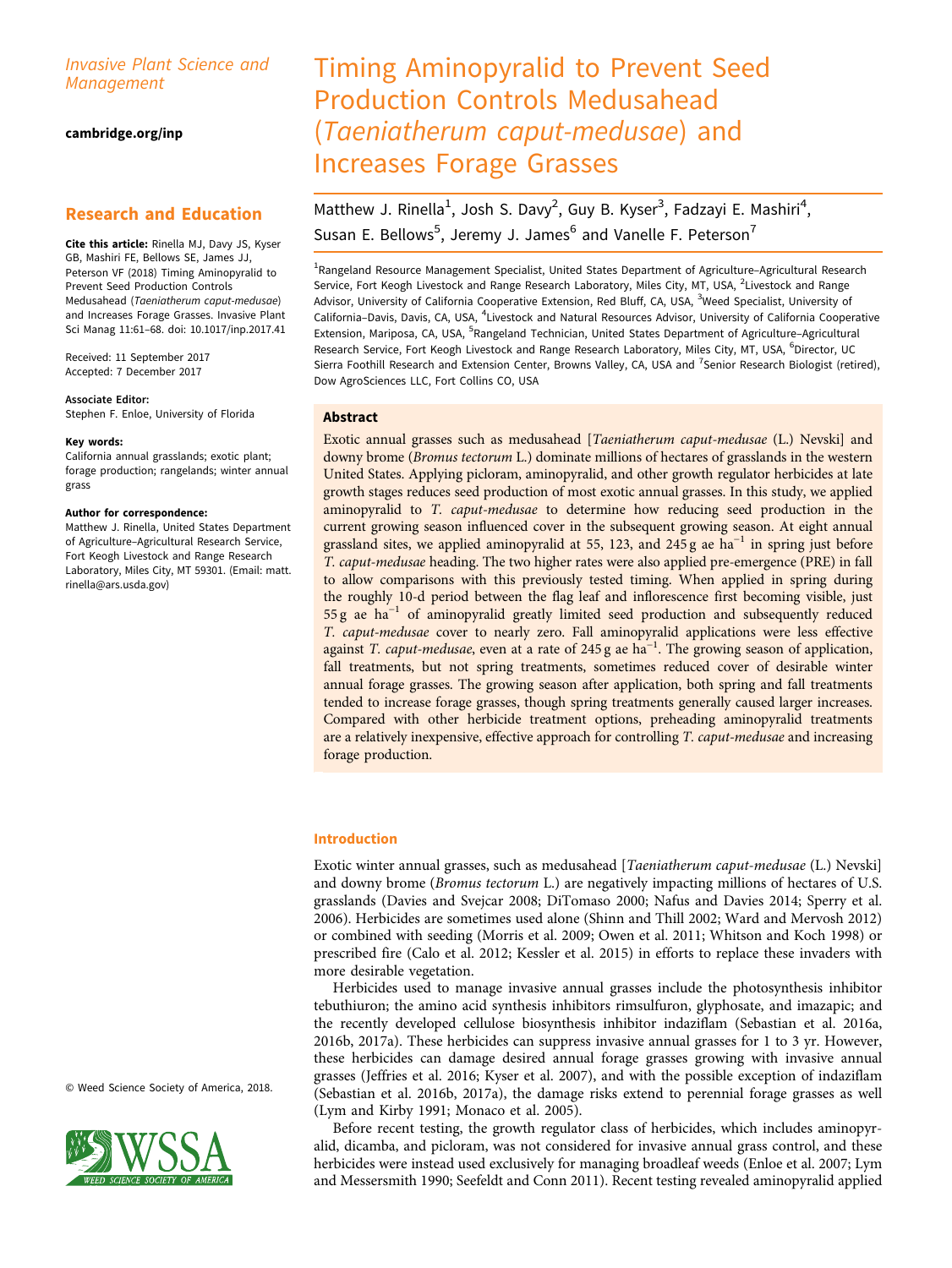#### Management Implications

Invasive winter annual grasses such as T. caput-medusae and B. tectorum currently dominate expansive areas of the western United States. Herbicides are sometimes used to control these weeds with the goal of increasing production of forage species and other desirable species. Recent studies have shown that growth regulator herbicides applied just before heading can nearly eliminate invasive annual grass seed production. This opens the possibility that growth regulators could be used to deplete the short-lived seedbanks of invasive annual grasses. In this study, we evaluated this possibility by applying the growth regulator aminopyralid to T. caput-medusae just before heading in spring. Applications were also made PRE in fall to allow comparisons with this currently recommended approach for managing T. caput-medusae with aminopyralid. When applied within about 10 d of heading, a relatively low aminopyralid rate of 55 g ae ha<sup>-1</sup> reduced T. caput-medusae seed production by about 80% in two experiments and 100% in six experiments. The year after application, these reductions in seed production translated into T. caput-medusae cover reductions of near 100% in all experiments, and reduced T. caput-medusae cover led to increased forage grass cover. The currently recommended approach of applying aminopyralid in fall provided less consistent results, even when applied at the much higher rate of 245 g ae ha<sup>-1</sup>. In terms of cost, weed control, and forage production, aminopyralid applied at 55 g ae ha−<sup>1</sup> just before heading appears to be the best currently available herbicide option for managing T. caput-medusae in annual grasslands. In perennial grasslands where T. caput-medusae is also problematic, preheading treatments could prove even more effective, because risks of aminopyralid damage are presumably lower with perennial than annual forage grasses.

pre-emergence (PRE) has activity against B. tectorum and T. caput-medusae (Kyser et al. [2012b](#page-8-0); Sebastian et al. [2017b](#page-8-0)). Compared with photosynthesis inhibitors and amino acid synthesis inhibitors, growth regulators tend to be less toxic to both seedling and well-established desirable perennial grasses (Lym and Kirby [1991;](#page-8-0) Lym and Messersmith [1985;](#page-8-0) Sheley et al. [2000](#page-8-0); Shinn and Thill [2004](#page-8-0)). In addition to having PRE activity, growth regulators applied POST between jointing and heading stages have recently been shown to greatly reduce seed production of the invasive annual grasses T. caput-medusae, B. tectorum, and field brome (Bromus arvensis L.) (Rinella et al. [2010a, 2010b](#page-8-0), [2013](#page-8-0), [2014\)](#page-8-0). The herbicides cause development of abnormal seeds lacking endosperm and the ability to germinate (Rinella et al. [2010a](#page-8-0)).

Taeniatherum caput-medusae and other invasive annual grasses have relatively short-lived seedbanks (Burnside et al. [1996](#page-7-0); Hulbert [1955](#page-7-0); Smith et al. [2008](#page-8-0)), so T. caput-medusae seeds produced by the current generation of plants are important for maintaining population sizes (Young et al. [1998](#page-8-0)). In this study, we tested the hypothesis that using aminopyralid to reduce T. caputmedusae seed production in the current generation of plants would reduce cover in the subsequent generation. In California annual grasslands, we applied aminopyralid in spring just before T. caput-medusae heading, and then we measured seed production and cover of this species as well as three desirable nonnative forage grasses [wild oat, Avena fatua L.; soft brome, Bromus hordeaceus L.; and Italian ryegrass, Lolium perenne L. ssp. multiflorum (Lam.) Husnot]. These forage grasses tend to finish producing seed before T. caput-medusae begins producing seed (McKell et al. [1962](#page-8-0)), and we attempted to limit damage to forage grass seeds by applying aminopyralid in the interval between forage grass and T. caputmedusae seed production. We also applied aminopyralid the fall preceding spring treatments to allow comparisons between this currently recommended PRE timing and our novel preheading timing (Kyser et al. [2012b;](#page-8-0) Miller et al. [2014\)](#page-8-0).

#### Materials and Methods

# Site Descriptions

Eight experiments were conducted in California, USA [\(Table 1\)](#page-3-0). The "A" run of experiments, 1A, 2A, 3A, and 4A, began fall 2013, and the "B" run of experiments, 1B, 2B, 3B, and 4B, began fall 2015. Experiments with the same number (e.g., 1A and 1B) were relatively close together and relatively far from other experiments ([Table 1\)](#page-3-0). Experiments 1A and 1B were in central California, and all other experiments were in north-central California. Soils were loams at 1A, 1B, 4A, and 4B, and gravelly loams elsewhere. Besides T. caput-medusae, undesirable species were sparse. One to three of the primary forage grasses A. fatua, B. hordeaceus, and L. perenne occurred at each site, and some sites also supported additional grasses (e.g., Hordeum spp. and Phalaris spp.) and forbs (Erodium spp. and Trifolium spp.) desirable as forage.

# Experimental Design

We evaluated a no-herbicide control and five herbicide treatments: aminopyralid applied at a (1) medium (123 g ae ha<sup>-1</sup>) or (2) high (245 g ae ha<sup>-1</sup>) rate in fall or at a (3) low (55 g ae ha<sup>-1</sup>), (4) medium, or (5) high rate the following spring. Treatments were applied to 6 by 12-m plots arranged in randomized complete block designs with four replications. Herbicides were applied using 11002 AIRX and 8002 flat-fan nozzles (Teejet® Technologies, Glendale Heights, IL) on sprayers calibrated to deliver 109 to 188 L ha−<sup>1</sup> . Fall treatments occurred before T. caput-medusae, A. fatua, L. perenne, and B. hordeaceus emergence, except for Experiment 4A, where a low number of T. caput-medusae plants had emerged. Spring treatment timings are provided in [Table 1.](#page-3-0)

# Data Collection

The first and second growing season following fall herbicide treatments, percent cover by species was visually estimated within three randomly placed 1.0 by 1.0-m frames (except 0.3 by 0.3-m frames in Experiment 1A). First growing season cover was measured near peak standing forage before applying spring treatments; May 16 to May 28, 2014 in the first run and May 5 to June 17, 2016 in the second run. Second growing season cover was measured near peak standing forage; April 23 to May 25, 2015 in the first run and May 10 to May 26, 2017 in the second run.

To assess seed viability, 20 randomly selected seed heads were harvested from each plot within 10 d of when T. caput-medusae seeds had matured. When present, 10 to 20 seed heads (depending on availability) of A. fatua, L. perenne, and B. hordeaceus were also harvested. After being stored in paper bags at 20 C for 6 mo, seed heads were threshed, and T. caput-medusae awns were removed. For each combination of plot and species, up to 200 randomly selected seeds (depending on availability) were placed on 15 by 100-mm petri dishes (≤33 seeds dish−<sup>1</sup> ) on filter paper supported by polyurethane foam disks. Distilled water was supplied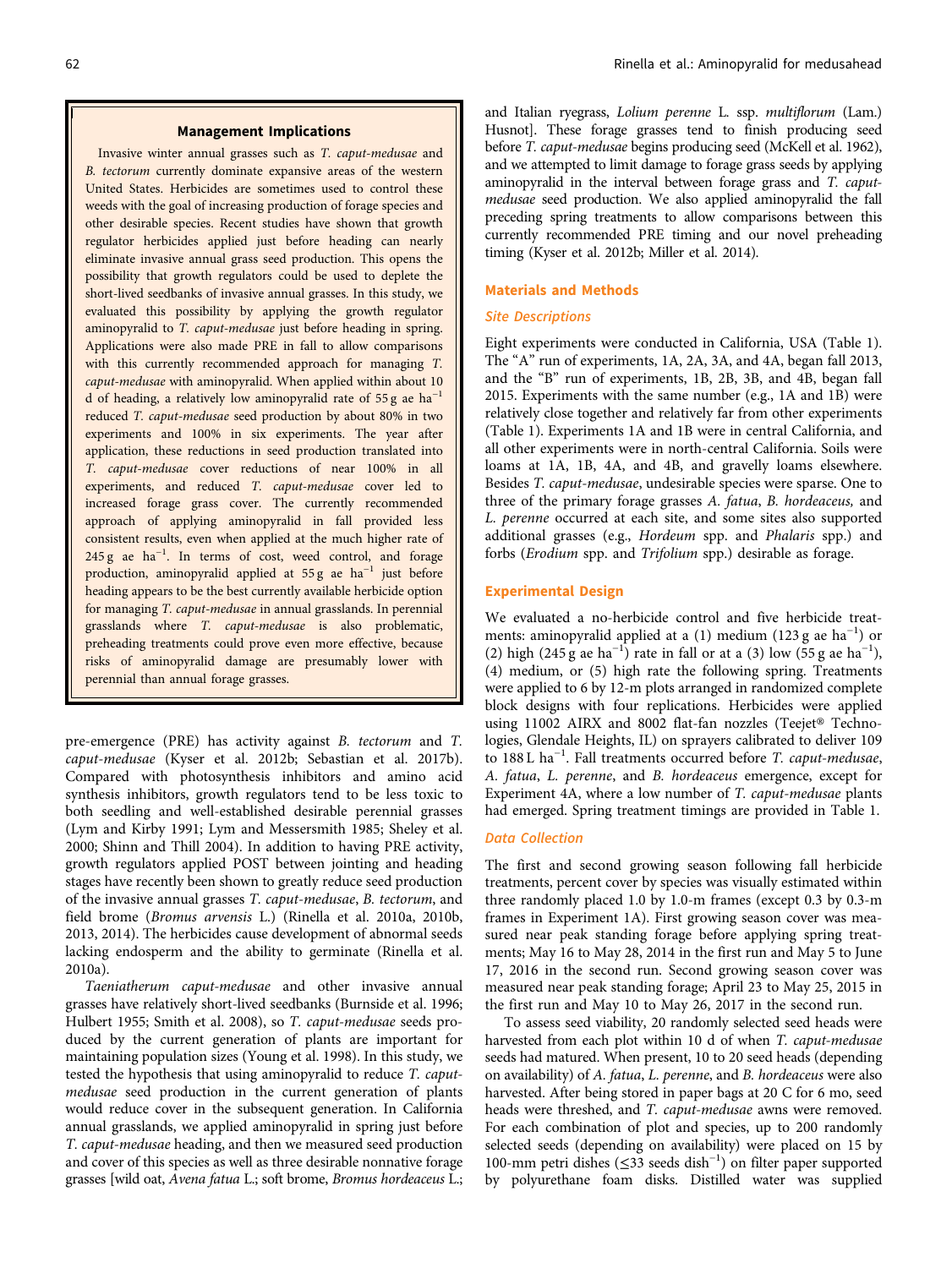<span id="page-3-0"></span>

|  |  |  | <b>Table 1.</b> Site and treatment details for a study of herbicide effects on annual grasslands. |  |  |  |  |  |  |  |  |  |  |
|--|--|--|---------------------------------------------------------------------------------------------------|--|--|--|--|--|--|--|--|--|--|
|--|--|--|---------------------------------------------------------------------------------------------------|--|--|--|--|--|--|--|--|--|--|

|             |                                |                           | <b>Treatment date</b> |                | Growth stage at spring treatment <sup>a</sup> |              |  |
|-------------|--------------------------------|---------------------------|-----------------------|----------------|-----------------------------------------------|--------------|--|
| <b>Site</b> | Distance between A and B sites | Latitude/Longitude        | Fall                  | <b>Spring</b>  | Taeniatherum caput-medusae                    | Forage grass |  |
|             | km                             |                           |                       |                |                                               |              |  |
| 1A          | 47                             | 37°08'724"N, 119°59'198"W | December 10, 2013     | May 2, 2014    | B, E                                          | B, E         |  |
| 1B          |                                | 37°32'127"N, 120°12'236"W | November 6, 2015      | April 20, 2016 | B, E                                          | H            |  |
| 2A          | 2                              | 38°31'40"N, 122°2'2"W     | November 25, 2013     | April 17, 2014 | F, B                                          | H            |  |
| 2B          |                                | 38°30'52"N, 122°01'37"W   | September 16, 2015    | April 8, 2016  | F                                             | H            |  |
| 3A          | 3                              | 39°15'46"N, 121°19'34"W   | October 15, 2013      | April 18, 2014 | B, E                                          | H            |  |
| 3B          |                                | 39°14'55"N, 121°18'12"W   | September 18, 2015    | April 20, 2016 | B, E                                          | H            |  |
| 4A          | 0.1                            | 40°4'59"N, 122°28'5"W     | September 27, 2013    | April 14, 2014 | B                                             | H            |  |
| 4B          |                                | 40°4'59"N, 122°28'5"W     | September 16, 2015    | April 18, 2016 | B                                             | H            |  |

a<br>Abbreviations: B, boot stage, inflorescence was enveloped by the flag leaf, the last leaf to develop; E, heading stage, inflorescence had just become visible; F, flag leaf stage, last leaf was visible; H, headed stage, entire inflorescence was visible, anthesis had occurred, and inflorescences were senescing.

continuously to the filter paper via a cotton wick inserted in a hole in the center of the disc. Cool-white fluorescent bulbs (PAR = 28 µmol m<sup>-2</sup> s<sup>-1</sup>) supplied a 12-h light period, and light and dark temperatures were 21 and 15 C, respectively. Seeds were recorded as germinable and were discarded if radicle and coleoptile lengths exceeded 5 mm within 30 d.

#### Data Analysis

Response variables were logit-transformed percent viable seed production of T. caput-medusae, A. fatua, L. perenne, and B. hordeaceus and log-transformed percent cover of these same species as well as forbs and other desirable forage grasses. We modeled the responses with linear mixed-effects models. Tobit versions of the models were used, because our seed production and cover data sets were mixtures of zeros and continuous values (Chib [1992\)](#page-7-0). The models were fit using a FORTRAN program that implements methods of Chib [\(1992](#page-7-0)). For cover responses, fixed effects were experiment, measurement time (first vs. second growing seasons following fall herbicide treatment), herbicide treatment, experiment by measurement time, and herbicide by measurement time, and random effects were block and experiment by herbicide by measurement time. For seed responses, fixed effects involving measurement time were omitted, and experiment by herbicide by measurement time was replaced with experiment by herbicide as a random effect.

# Results and Discussion

# Cover the First Growing Season following Fall Treatments

Spring treatments were applied at the end of the growing season when biomass production of all major species was nearly complete. Consequently, spring treatments did not have the potential to substantially impact plant cover the first growing season.

#### Taeniatherum caput-medusae

In the first run (Run A of [Figure 1](#page-4-0)), fall treatments reduced T. caput-medusae cover in two of four experiments. In the second run (Run B of [Figure 1](#page-4-0)), fall treatments caused more consistent, pronounced reductions in T. caput-medusae cover. Cover reductions were less pronounced in the first run than the second,

because dry conditions during fall 2013 led to low T. caputmedusae emergence and cover in 2014 ([Figure 2\)](#page-4-0).

### Forage Grasses

Effects of aminopyralid applied in fall on B. hordeaceus varied from negative (four experiments) to neutral (three experiments) to positive (one experiment), while effects on A. fatua were neutral to slightly positive ([Figure 1\)](#page-4-0). Aminopyralid effects on L. perenne were minor in the first run, while the medium rate increased L. perenne cover roughly 10% to 15% in the second run.

#### Forbs and Other Grasses

Aminopyralid applied in the fall negatively impacted desirable forbs in the three experiments in which forbs were fairly abundant (Experiments 1A, 4A, and 4B). No-herbicide control values in these experiments ranged from 16% (9%, 27%) to 26% (16%, 41%), and treated values ranged from 0.2% (0.1%, 0.7%) to 3% (1%, 8%) [point estimate (95% CI)]. Besides the three main forage grasses, other desirable forage grasses were generally sparse regardless of treatment.

# Cover and Seed Production the Second Growing Season following Treatments

### Taeniatherum caput-medusae

Aminopyralid applied in the fall had minor effects on T. caputmedusae seed production, with the exception of the high rate in Experiment 1A [\(Figure 3\)](#page-5-0). In the first run, fall treatments effects on T. caput-medusae cover were either unmeasurable due to wildfire (Experiment 2A) or were minor due to drought (Experiments 1A and 3A) or lack of herbicidal control (Experiment 4A) [\(Figure 3\)](#page-5-0). In the second run, fall treatments caused sharper reductions in T. caput-medusae cover ([Figure 3\)](#page-5-0).

Aminopyralid applied in the spring drastically reduced viable T. caput-medusae seed production ([Figure 3](#page-5-0)). In six of eight experiments, every aminopyralid rate reduced viable seed production to nearly zero. In the first run, aminopyralid nearly eliminated T. caput-medusae cover in Experiment 4A, which was the only experiment that supported appreciable T. caput-medusae the year after spring treatments [\(Figure 3\)](#page-5-0). In the second run,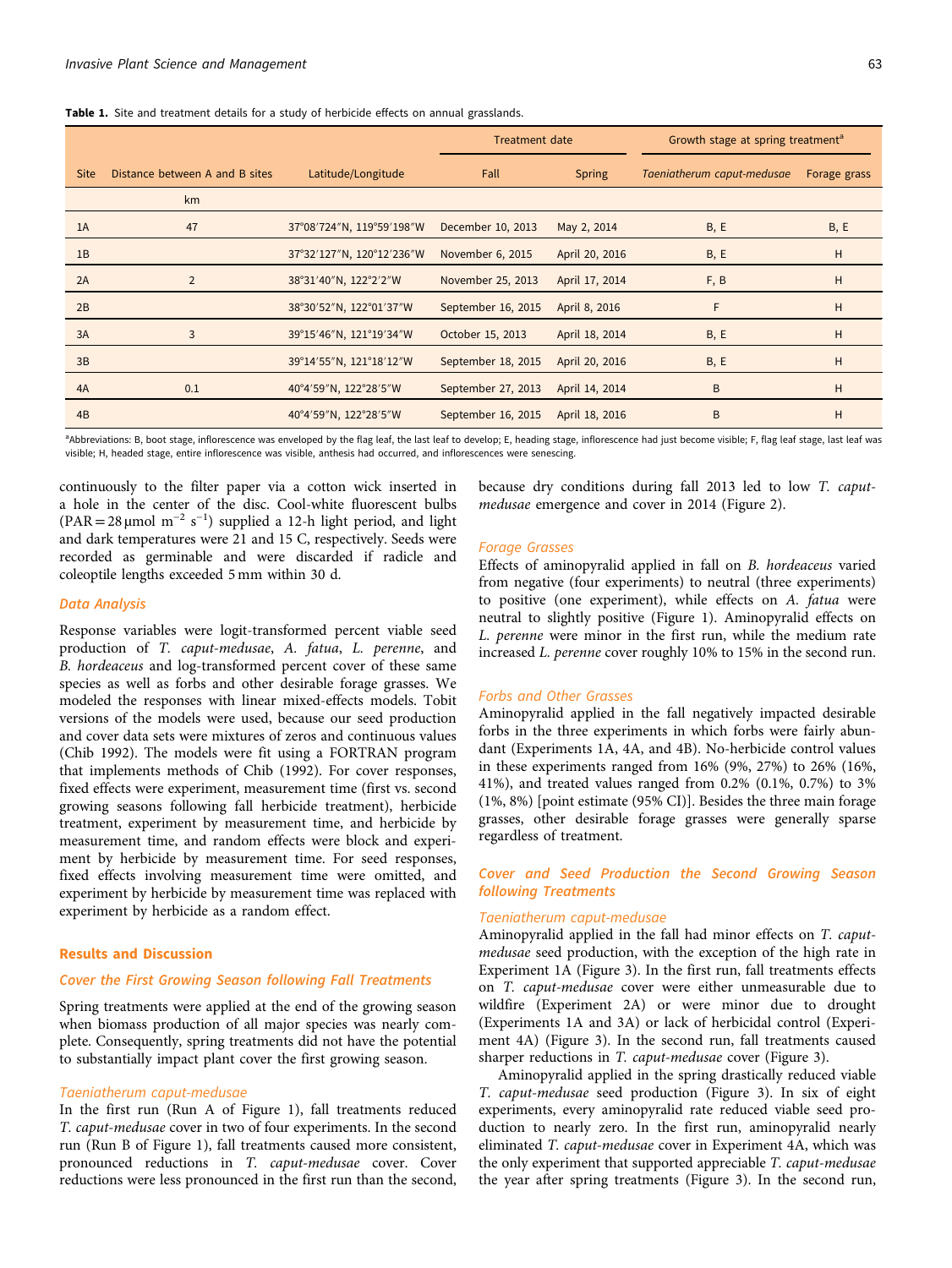<span id="page-4-0"></span>

Figure 1. Point estimates (dots) and 95% confidence intervals (bars) estimating cover of the grass weed Taeniatherum caput-medusae and three desired forage grasses the first growing season after fall herbicide treatments. Plots received no herbicide (C) or medium (M; 123 g ae ha<sup>-1</sup>) or high (H; 245 g ae ha<sup>-1</sup>) rates of aminopyralid in 2013 (Run A) or 2015 (Run B). Within a run, species, and site, confidence intervals that do not share letters are significantly different (P  $> 0.05$ ).

*T. caput-medusae A. fatua B. hordeaceus*

*L. perenne*

aminopyralid applied at any rate in spring nearly eliminated T. caput-medusae cover [\(Figure 3\)](#page-5-0).

#### Forage Grasses

Aminopyralid applied PRE in the fall had little impact on the viability of desired forage grass seeds, and fall treatments tended to modestly increase forage grass cover ([Figures 4](#page-6-0)–[6](#page-7-0)). Aminopyralid applied in the spring reduced desired annual grass seed production considerably, especially at higher rates, but reduced seed production did not translate to reduced cover [\(Figures 4](#page-6-0)–[6](#page-7-0)). Instead, aminopyralid applied in the spring tended to increase desired grass cover, with the magnitude of the increase depending on species and experiment ([Figures 4](#page-6-0)–[6](#page-7-0)). Bromus hordeaceus was the desired grass showing the most consistent, marked increases in cover ([Figure 5](#page-6-0)).

# Forbs and Other Grasses

Except for Experiments 1A, 1B, and 4A, desirable forbs were sparse the second growing season following treatments. At Site 1A,



Figure 2. Precipitation within 3-mo intervals within individual years (bars) and averaged over 30 yr (lines). A single line was used to represent Sites 1, 2, and 3, because values were similar.

spring treatments reduced desirable forb cover from 56% (31%, 78%) to between 17% (6%, 38%) and 28% (12%, 54%). At Site 4A, spring and fall treatments reduced desirable forb cover from 21% (9%, 44%) to between 0.2% (0.1%, 0.7%) and 8% (3%, 21%). At Site 1B, spring and fall treatments increased desirable forb cover from 0.5% (0.2%, 2%) to between 2% (0.8%, 7%) and 10% (4%, 25%). In addition to increasing cover of the three main forage grasses ([Figures 4](#page-6-0)–[6](#page-7-0)), spring and fall treatments caused small increases in other desired annual forage grasses at Sites 1A and 1B.

Spring treatments nearly eliminated T. caput-medusae seed production in six of eight experiments [\(Figure 3](#page-5-0)). In the other two experiments with less complete reductions in seed production, T. caput-medusae was partially headed at the time of treatment [\(Table 1\)](#page-3-0), and some seeds may have escaped herbicide effects by maturing before treatment. Spring treatments reduced T. caputmedusae cover to nearly zero at all five experimental sites that supported high *T. caput-medusae* cover the year after treatment [\(Figure 3](#page-5-0)).

Compared with the current approach of applying aminopyralid in fall (Kyser et al. [2012b](#page-8-0); Miller et al. [2014](#page-8-0)), applying it in spring provided better control of T. caput-medusae. The data indicate this in two ways. First, our fall and spring treatments targeted the same generation of plants at two different growth stages (fall  $=$  PRE, spring = preheading), and [Figure 3](#page-5-0) shows that targeting plants preheading maintained more complete, consistent control of T. caput-medusae at the study's end. However, the [Figure 3](#page-5-0) data correspond to one and two growing seasons following spring and fall treatments, respectively. Comparing spring and fall treatments on a more equal footing (each one growing season after application), requires comparing Figures 1 and [3.](#page-5-0) Data presented in Figures 1 and [3](#page-5-0) were not gathered the same growing season, so some caution is required in comparing these figures, but the data nevertheless provide fairly strong evidence that spring treatments outperformed fall treatments one growing season after application. Comparisons to past research further indicate spring treatments should be expected to outperform fall treatments. In particular, Miller et al. [\(2014](#page-8-0)) found fall aminopyralid treatments sometimes provided only about 50% reductions of T. caput-medusae, which contrasts sharply with the near 100% reductions we observed with spring treatments [\(Figure 3\)](#page-5-0).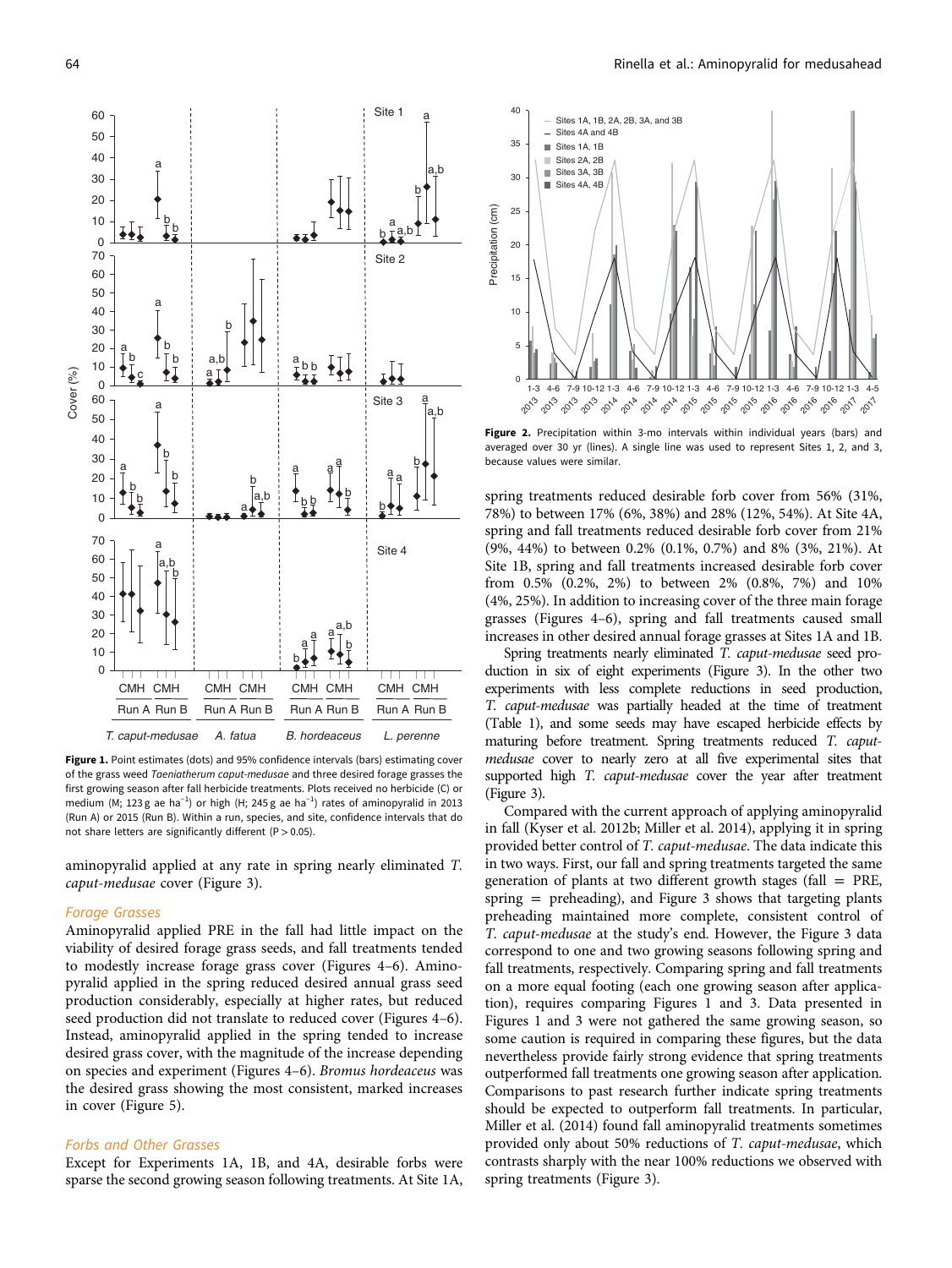<span id="page-5-0"></span>

Figure 3. Point estimates (dots) and 95% confidence intervals (bars) estimating percent viable seed production and cover of a winter annual grass weed following herbicide treatments. In Run A, aminopyralid was applied in fall 2013 or spring 2014, and seed production and cover, respectively, were assessed in spring 2014 and 2015. In Run B, aminopyralid was applied in fall 2015 or spring 2016, and seed production and cover, respectively, were assessed in spring 2016 and 2017. Plots received no herbicide (C) or low (L; 55g ae ha<sup>−1</sup>), medium (M; 123g ae ha<sup>−1</sup>), or high (H; 245g ae ha<sup>−1</sup>) rates of aminopyralid. Within a run and site, confidence intervals that do not share letters are significantly different  $(P>0.05)$ .

In spring, lower aminopyralid rates can be used to manage T. caput-medusae: the 55 g ae ha−<sup>1</sup> spring treatment was only slightly less effective than the 123 and 245 g ae  $ha^{-1}$  spring treatments (Figure 3). Moreover, compared with fall applications at 123 and  $245 g$  ae ha<sup>-1</sup>, spring applications at 55 g ae ha<sup>-1</sup> provided greater reductions in T. caput-medusae cover (Figure 3). Additionally, Kyser et al. [\(2012b\)](#page-8-0) applied aminopyralid at multiple rates in fall, and only the highest rate of 245 g ae ha−<sup>1</sup> provided T. caput-medusae reductions comparable to what we observed with the 55 g ae ha<sup>-1</sup> rate applied in spring. In addition to being more expensive than the  $55 g$  ae ha<sup>-1</sup> rate, the 245 g ae ha<sup>-1</sup> rate has the added disadvantage of being labeled only for applications to areas <0.2 ha.

Compared with fall treatments, spring treatments were more beneficial to forage grasses. The first growing season after treatment, fall treatments sometimes reduced annual forage grass cover ([Figure 1\)](#page-4-0), but this was never the case with spring treatments ([Figures 4](#page-6-0)–[6](#page-7-0)). At final measurement, both spring and fall treatments tended to increase forage grasses, but spring treatments sometimes caused larger increases, particularly for B. hordeaceus ([Figure 5](#page-6-0)). Importantly, because spring treatments maintained better T. caput-medusae control at final measurement (Figure 3), these treatments are more likely to maintain elevated forage grass cover beyond our study period.

Although spring treatments never reduced forage grass cover, they sometimes reduced forage grass seed production [\(Figures 4](#page-6-0)–[6\)](#page-7-0). This was somewhat unexpected, because we believed forage grass seeds were fully developed and thus insensitive to aminopyralid at the time of spring treatments. It appears aminopyralid damaged seeds that were still developing at the time of treatments (Rinella et al. [2001\)](#page-8-0).

Aminopyralid tended to reduce desired forb cover in the three experiments with relatively abundant desired forbs. Whereas

aminopyralid applied at any timing has potential to damage many forbs and shrubs, DiTomaso and Kyser [\(2015](#page-7-0)) found aminopyralid effects on forbs dissipated over a period of a few years in our study system.

In terms of T. caput-medusae control and annual grass forage production, aminopyralid applied preheading in spring compares favorably with other herbicide options. Glyphosate often provides excellent control of T. caput-medusae (Kyser et al. [2012a](#page-8-0)). However, glyphosate provided only 61% control in one experiment (Kyser et al. [2013b](#page-8-0)), and it is not clear that glyphosate applications could be timed to control T. caput-medusae without damaging annual forage grasses in our study system. Like glyphosate, imazapic can provide excellent control of T. caput-medusae (Davies and Sheley [2011;](#page-7-0) Jeffries et al. [2016](#page-7-0); Kyser et al. [2007](#page-8-0); Sheley et al. [2007, 2012a](#page-8-0), [2012b](#page-8-0); but see Kyser et al. [2012b;](#page-8-0) Monaco et al. [2005\)](#page-8-0), but this herbicide poses serious risks to annual forage grasses (Jeffries et al. [2016;](#page-7-0) Kyser et al. [2007\)](#page-8-0). Two other herbicides, rimsulfuron and sulfometuron methyl, have provided inconsistent control of T. caput-medusae (Kyser et al. [2012b](#page-8-0), [2013b](#page-8-0); Miller et al. [2014;](#page-8-0) Monaco et al. [2005\)](#page-8-0). The new herbicide indaziflam poses injury risks to the annual forage grasses of our study system (Jeffries et al. [2016;](#page-7-0) Sebastian et al. [2016a](#page-8-0)).

Effectively timing spring preheading applications may be challenging in some cases. Greenhouse research has found aminopyralid applied anytime between post-vernalization seedling and heading stages nearly eliminates T. caput-medusae seed production (Rinella et al. [2014\)](#page-8-0). However, in our system, seedling to internode elongation stages for T. caput-medusae correspond with vulnerable boot to heading stages for annual forage grasses. Therefore, there is an approximately 14-d spring period when aminopyralid can be used without risking severe reductions in annual forage grass seed production. Also, effectively timing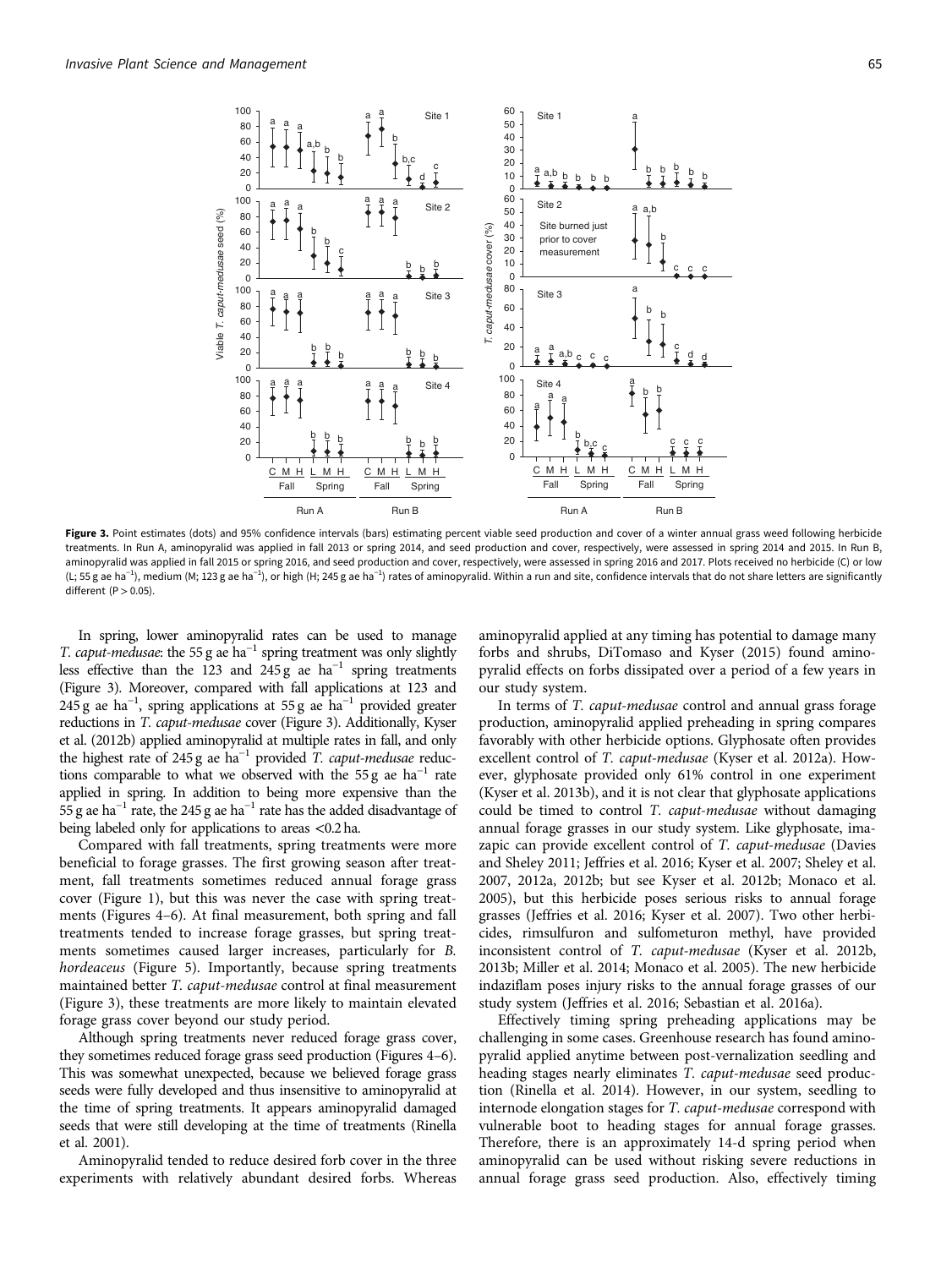<span id="page-6-0"></span>a a,b 30 40 50 30 *A. fatua* not a,b *A. fatua* not present 20 a,b present at time at time of cover  $20$ of seed collection b,c measurement 10 10 c Viable A. fatua seed (%) *A. fatua* seed (%)  $\overline{0}$ 0<br>100 100 a a,b  $\frac{a}{l}$ Site 2 *A. fatua* cover (%) a,b  $\frac{a}{l}$  b fatua cover (%) Site 2 a,b a,b 80 80 b *A. fatua* not present 60 60 c at time of cover 40 40 c measurement 20 20 0  $\overline{0}$ ₹ 100 20 Site 3 Site 3 a a a a a 80 15 b a,b a,b  $60$ b  $a, b \frac{a}{r}$ 10 a,b,c 40 b,c 5 a,b,c  $h<sub>c</sub>$ c 20 d  $\overline{0}$ 0 C M H L M H C M H L M H C M H L M H C M H I M H Fall Spring Fall Spring Fall Spring Fall Spring Run A Run B Run A Run B

 $60$   $\frac{1}{1}$   $\frac{1}{1}$  Site 1

Site 1

40

Figure 4. Point estimates (dots) and 95% confidence intervals (bars) estimating percent viable seed production and cover of a desired forage grass following herbicide treatments. In Run A, aminopyralid was applied in fall 2013 or spring 2014, and seed production and cover, respectively, were assessed in spring 2014 and 2015. In Run B, aminopyralid was applied in fall 2015 or spring 2016, and seed production and cover, respectively, were assessed in spring 2016 and 2017. Plots received no herbicide (C) or low (L; 55g ae ha<sup>−1</sup>), medium (M; 123g ae ha<sup>−1</sup>), or high (H; 245g ae ha<sup>−1</sup>) rates of aminopyralid. Within a run and site, confidence intervals that do not share letters are significantly different  $(P > 0.05)$ .

spring applications for T. caput-medusae control will require managers to identify grass species and growth stages. Moreover, if there is substantial variability in T. caput-medusae growth stages at the time of application, this could compromise control, though our study suggests this is not a major issue. In addition to annual grasslands, T. caput-medusae is a prevalent invader of perennial grass systems (Davies and Svejcar [2008](#page-7-0)), and reduction of perennial forage grass populations is much less likely than

reduction of annual forage grasses, because perennial grasses rely less on seed production and more on vegetative propagation for population maintenance and growth. Instead of being depleted, perennial grasses typically increase after aminopyralid and other growth regulators are used to manage weedy species (Gramig and Ganguli [2015;](#page-7-0) Lym and Messersmith [1985;](#page-8-0) Sheley et al. [2000](#page-8-0)).

Taeniatherum caput-medusae often co-occurs with the invasive annual forb yellow starthistle (Centaurea solstitialis L.).

Figure 5. Point estimates (dots) and 95% confidence intervals (bars) estimating percent viable seed production and cover of a desired forage grass following herbicide treatments. In Run A, aminopyralid was applied in fall 2013 or spring 2014, and seed production and cover, respectively, were assessed in spring 2014 and 2015. In Run B, aminopyralid was applied in fall 2015 or spring 2016, and seed production and cover, respectively, were assessed in spring 2016 and 2017. Plots received no herbicide (C) or low (L; 55g ae ha<sup>−1</sup>), medium (M; 123g ae ha<sup>−1</sup>), or high (H; 245g ae ha<sup>−1</sup>) rates of aminopyralid. Within a run and site, confidence intervals that do not share letters are significantly different  $(P>0.05)$ .

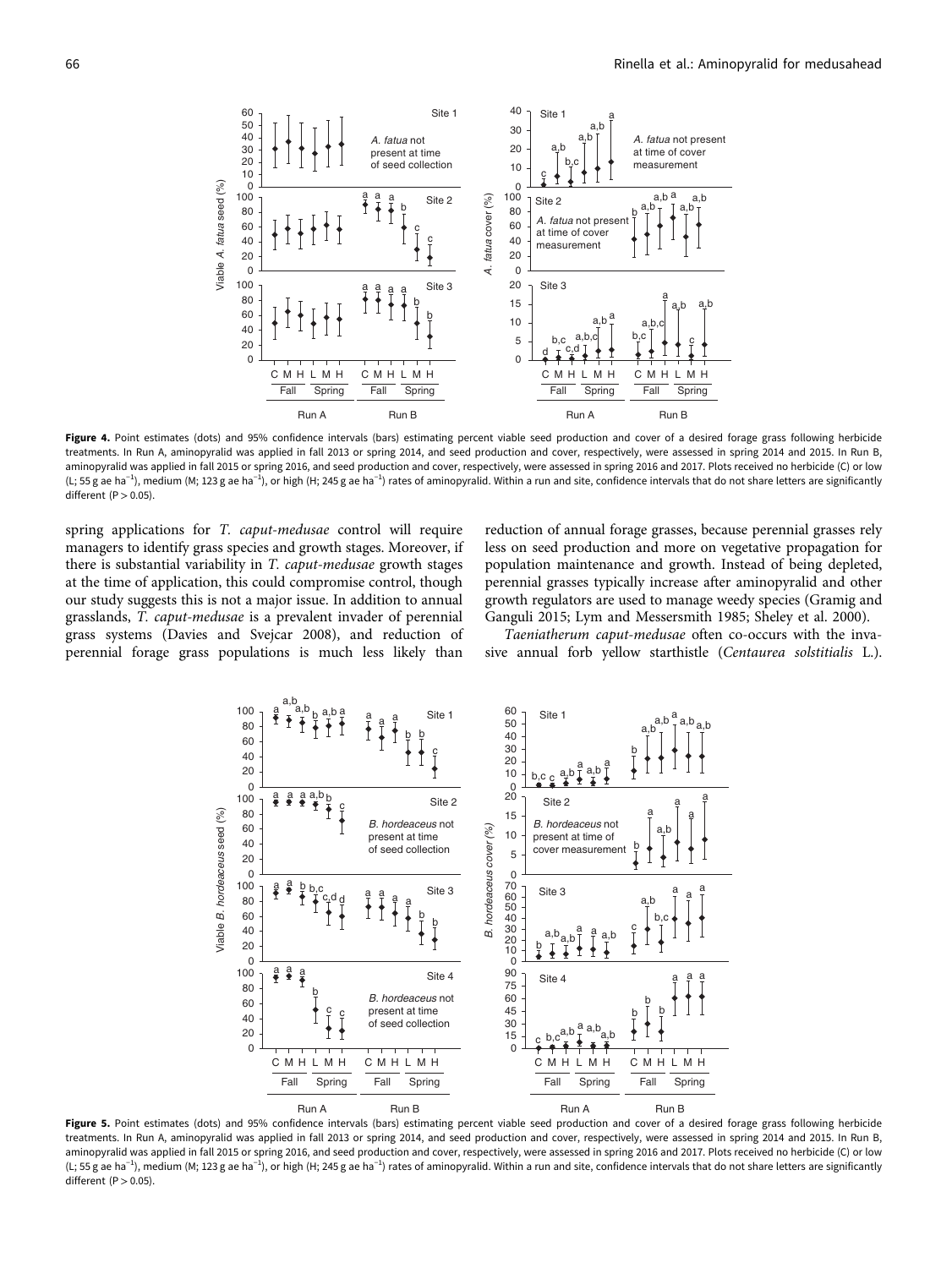<span id="page-7-0"></span>

Figure 6. Point estimates (dots) and 95% confidence intervals (bars) estimating percent viable seed production and cover of a desired forage grass following herbicide treatments. In Run A, aminopyralid was applied in fall 2013 or spring 2014, and seed production and cover, respectively, were assessed in spring 2014 and 2015. In Run B, aminopyralid was applied in fall 2015 or spring 2016, and seed production and cover, respectively, were assessed in spring 2016 and 2017. Plots received no herbicide (C) or low (L; 55g ae ha<sup>−1</sup>), medium (M; 123g ae ha<sup>−1</sup>), or high (H; 245g ae ha<sup>−1</sup>) rates of aminopyralid. Within a run and site, confidence intervals that do not share letters are significantly different  $(P>0.05)$ .

Taeniatherum caput-medusae and other invasive annual grasses often proliferate after herbicides are used to control C. solstitialis and other invasive forbs (DiTomaso et al. 2006; Ortega and Pearson [2010\)](#page-8-0). Aminopyralid is very effective against C. solstitialis (Kyser et al. [2011, 2013a\)](#page-8-0), and it should be possible to simultaneously target C. solstitialis and T. caput-medusae by timing applications to periods when both species are susceptible. Both species are susceptible in fall, but the high aminopyralid rates and inconsistent T. caput-medusae control in fall are discouraging (Kyser et al. [2011](#page-8-0); Miller et al. [2014](#page-8-0)). When T. caput-medusae is at the highly susceptible preheading stage, C. solstitialis is generally at the rosette stage, and low aminopyralid rates have provided 80% to 100% control of C. solstitialis rosettes (Kyser et al. [2011](#page-8-0)). In addition to simultaneously targeting T. caput-medusae and C. solstitialis, it should be possible to use aminopyralid and other growth regulator herbicides to simultaneously target other pairs of invasive annual grasses and broadleaf weeds, such as B. tectorum and spotted knapweed (Centaurea stoebe L.) (Mangold et al. [2015](#page-8-0); Rinella et al. [2013\)](#page-8-0).

Unlike PRE applications, preheading applications can be optimized spatially and temporally. When precipitation is low following fall PRE aminopyralid applications, T. caput-medusae is poorly controlled (Miller et al. [2014](#page-8-0)), because low precipitation leads to low germination (Young et al. [1998\)](#page-8-0), and soil-applied herbicides do not kill nongerminated seeds (Mueller-Warrant [1999](#page-8-0)). Preheading applications overcome this limitation by allowing managers to time applications to periods when T. caputmedusae populations are vulnerable; that is, periods when precipitation has stimulated germination and thereby depleted the seedbank (Young et al. [1998](#page-8-0)). Another benefit of preheading applications involves the high spatial variability of T. caputmedusae abundances. Because preheading applications occur when *T. caput-medusae* patches are easily detected, these applications allow managers to apply herbicide only where needed. This ability for real-time assessment is not available with PRE treatments. Taken together, the consistent weed control provided by low rates, the relatively large benefits to forage grasses, and the ability to optimize treatments spatially and temporally appear

to make aminopyralid applied preheading the most attractive herbicide option for managing T. caput-medusae.

Acknowledgments. Thank you to Andy and Sally Cox of the Cox Ranch, Clay and Dusty Daulton of the Daulton Ranch, George and Linda Meyer of the Meyer Ranch, and Dash Wiedhofer of the Audubon Bobcat Ranch for their gracious cooperation in conducting this research.

### References

- Burnside OC, Wilson RG, Weisberg S, Hubbard KG (1996) Seed longevity of 41 weed species buried 17 years in eastern and western Nebraska. Weed Sci 44:74–86
- Calo A, Brause S, Jones S (2012) Integrated treatment with a prescribed burn and post-emergent herbicide demonstrates initial success in managing cheatgrass in a northern Colorado natural area. Nat Area J 32:300–304
- Chib S (1992) Bayes inference in the Tobit censored regression model. J Econometrics 51:79–99
- Davies KW, Sheley RL (2011) Promoting native vegetation and diversity in exotic annual grass infestations. Restor Ecol 19:159–165
- Davies KW, Svejcar TJ (2008) Comparison of medusahead-invaded and noninvaded Wyoming big sagebrush steppe in southeastern Oregon. Rangeland Ecol Manag 61:623–629
- DiTomaso JM (2000) Invasive weeds in rangelands: species, impacts, and management. Weed Sci 48:255–265
- DiTomaso JM, Kyser GB (2015) Effects of aminopyralid on California annual grassland plant communities. Invasive Plant Sci Manag 8:98–109
- DiTomaso JM, Kyser GB, Miller JR, Garcia S, Smith RF, Nader G, Connor MJ, Orloff SB (2006) Integrating prescribed burning and clopyralid for the management of yellow starthistle (Centaurea solstitialis). Weed Sci 54:757–767
- Enloe SF, Lym RG, Wilson R, Westra P, Nissen S, Beck G, Moechnig M, Peterson V, Masters RA, Halstvedt M (2007) Canada thistle (Cirsium arvense) control with aminopyralid in range, pasture, and noncrop areas. Weed Technol 21:890–894
- Gramig GG, Ganguli AC (2015) Managing Canada thistle (Cirsium arvense) in a constructed grassland with aminopyralid and prescribed fire. Invasive Plant Sci Manag 8:243–249
- Hulbert LC (1955) Ecological studies of Bromus tectorum and other annual bromegrasses. Ecol Monogr 25:181–213
- Jeffries MD, Gannon TW, Brosnan JT, Breeden GK (2016) Mitigation practices to effectively overseed into indaziflam-treated turfgrass areas. Weed Technol 30:154–162